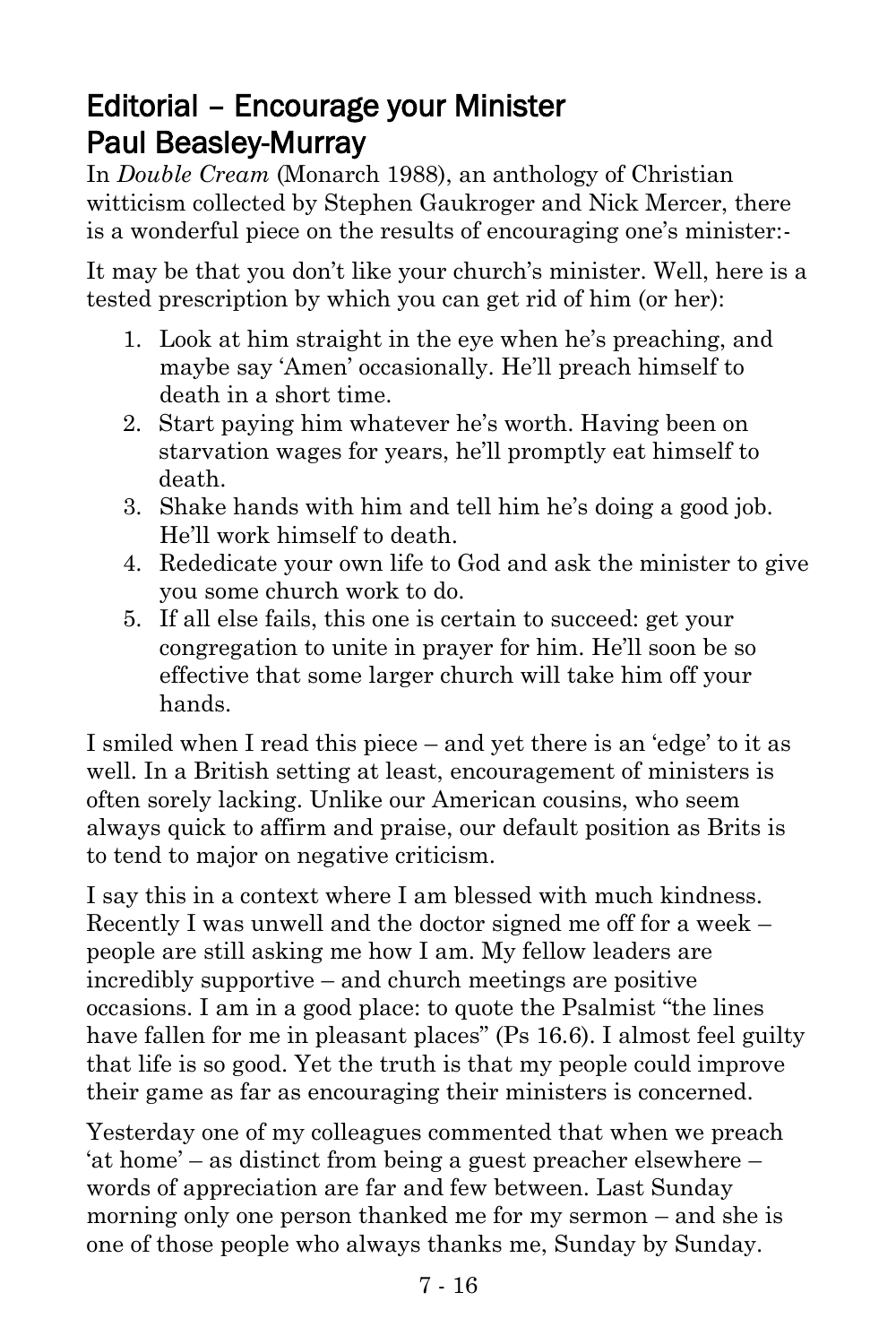So how can churches better encourage their ministers? Thom Rainer, Dean of the Billy Graham School of Missions at the Southern Baptist Theological Seminary in Louisville, Kentucky, offered six suggestions:

- 1. Let your pastor know specifically how you learned something from his sermon;
- 2. Help your pastor have a date night with his wife. Give him a gift certificate to a favourite restaurant;
- 3. Confront one of the pastor's perpetual critics. It's not the critics who bother him as do the members who are unwilling and fearful of standing up to the critics;
- 4. Give him a book he would love to have;
- 5. Speak publicly on behalf of the pastor;
- 6. Pray for your pastor. In one of the churches I served, someone organized an intercessory prayer team on my behalf. Each of the nearly 100 church members committed to pray for me at a specific time of day for five minutes;

The 'Jolly Blogger', after consulting with some 50 other blogging pastors, offered a different list:

- 1. Take your own spiritual growth seriously. 'Nice sermon pastor' and 'you're a good pastor' are wonderful to hear, but what we really want to hear is that you are growing in your walk with Christ;
- 2. Give your best to the church, not your leftovers. Many pastors notice that when push comes to shove, it is almost always the church that gets the shove;
- 3. Remind our pastor you are for him. There are few people out there who are out to get the pastor. One negative person often carries more weight than ten positive people;
- 4. Find out his 'love language'. For some it may be words of encouragement. Others may be encouraged if you subscribe to a magazine for him, or take him on a fishing trip;
- 5. Allow the pastor to have a life outside of church. Respect your pastor's day off. Encourage your pastor to take all his vacation. Keep social situations social;
- 6. Take good care of your pastor's wife and kids;
- 7. Pay him a fair salary. Make sure he has the same opportunities you have in terms of housing, retirement and health benefits;
- 8. Pray for him;